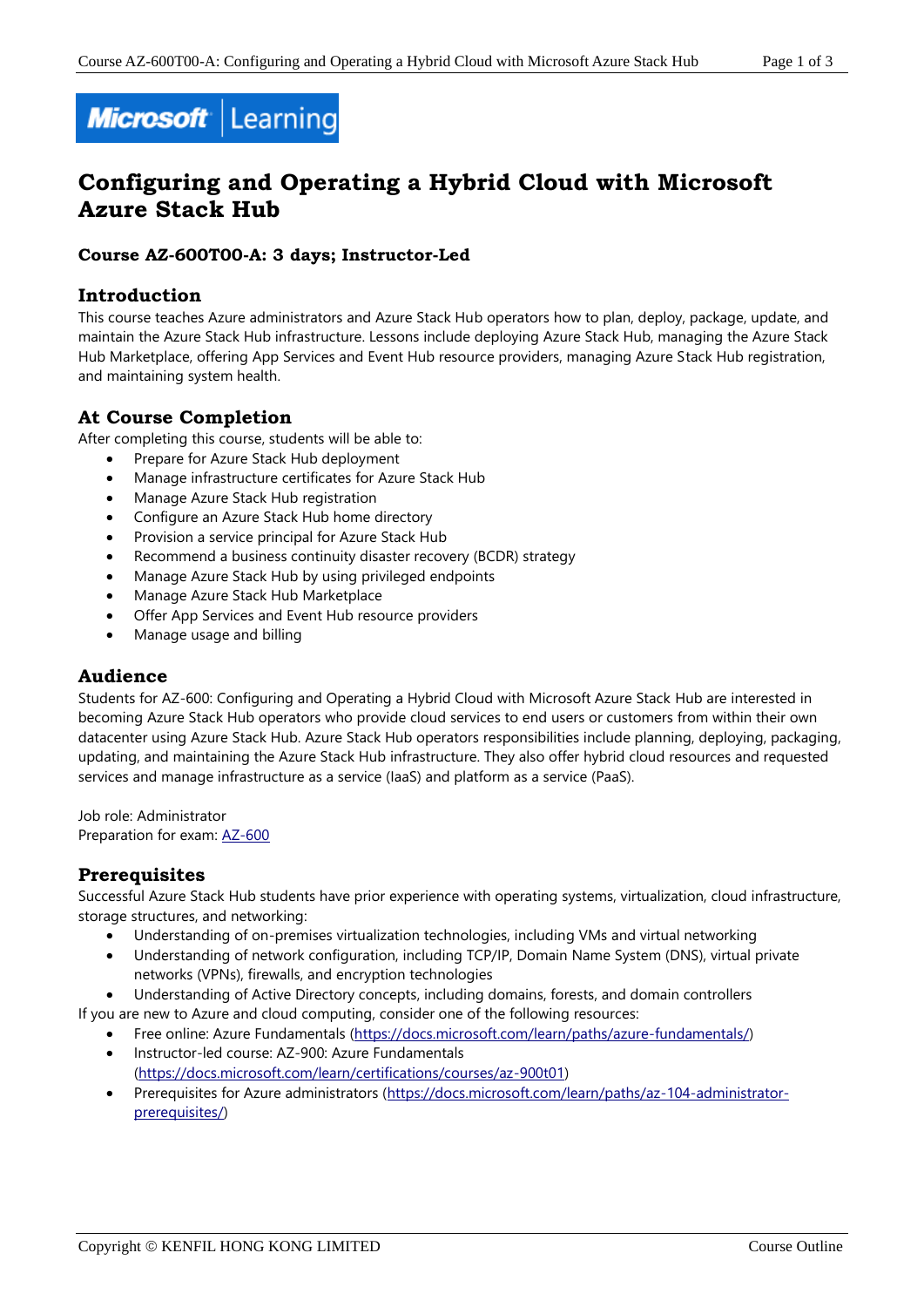# **Course Outline**

### **Module 1: Overview of Azure Stack Hub**

In this module, you will learn how Azure Stack Hub is an extension of Azure that provides a way to run apps in an onpremises environment and deliver Azure services in your datacenter.

### **Lessons**

- Azure Stack Hub
- Datacenter integration
- Azure Stack Hub PowerShell
- Module review questions

After completing this module, students will be able to:

- Describe edge and disconnected solutions
- Describe Azure Stack Hub integrated systems architecture
- Explain Azure Stack Hub deployment options
- Define differences between Azure Stack Hub, Azure Stack HCI, and global Azure

### **Module 2: Provide Services**

In this module, you will learn how to populate Azure Stack Hub Marketplace in a disconnected environment, deploy an App Services resource provider, deploy Event Hubs resource provides, create and manage quotas, plans, offers, and subscriptions, and manage usage and billing.

#### **Lessons**

- Manage Azure Stack Hub Marketplace
- Offer an App Services resource provider
- Offer an Event Hubs resource provider
- Offer services
- Manage usage and billing
- Module review questions

## **Lab : Manage offers and plans in Azure Stack Hub**

**Lab : Add custom Marketplace Items by using the Azure Gallery Packager**

#### **Lab : Validate Azure Resource Manager (ARM) Templates with Azure Stack Hub**

## **Lab : Optional Lab : Implement SQL Server Resource Provider in Azure Stack Hub**

After completing this module, students will be able to:

- Create a custom Azure Stack Hub Marketplace item
- Deploy and update an App Services resource provider
- Plan an Event Hubs resource provider deployment
- Create and manage user subscriptions
- Manage usage and billing in multi-tenant and CSP scenarios

## **Module 3: Implement Data Center Integration**

In this module, you will learn how prepare an Stack Hub deployment, recommend and validate certificates, and register in a connected and disconnected environment.

**Lessons**

- Prepare for Azure Stack Hub deployment
- Manage Azure Stack Hub registration
- Module review questions

After completing this module, students will be able to:

- View and retrieve usage data by using the Usage API
- Recommend a name resolution strategy
- Validate identity provider integration
- Validate certificates
- Recommend a registration mode

## **Module 4: Manage Identity and Access for Azure Stack Hub**

In this module, you will learn how to configure the Azure Stack Hub home directory, register the guest tenant directory with Azure Stack Hub, and identify an appropriate method for access (service principal, users, groups). **Lessons**

- Manage multi-tenancy
- Manage access
- Module review questions